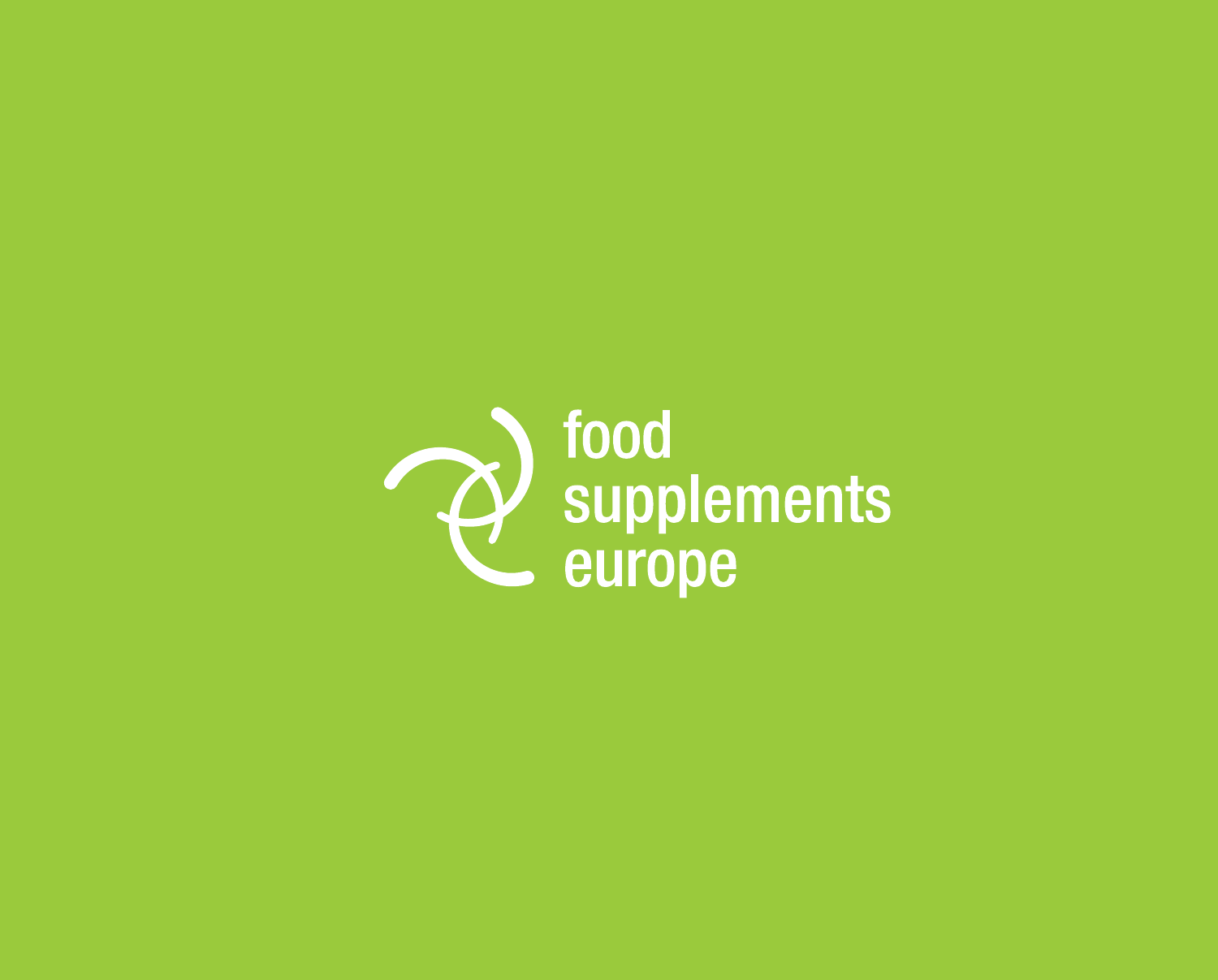

# Your trusted partner to shape the future of food supplements in Europe

The European food supplement sector brings together many of the most innovative and dynamic companies in the food area, making a substantial contribution to Europe's public health goals and helping to ensure products are safe and high quality.

Food Supplements Europe combines the unique expertise of associations, multinational companies and SMEs, from raw material suppliers through to manufacturing and distribution companies across all sales channels.

#### How can we help you?

- $\blacksquare$  Providing insight into market and consumer trends as well as implications of regulatory changes.
- **Providing reliable data from across the** food supplement sector and solutions to regulatory issues.
- Facilitating access to a network of leading experts in this field in Europe and worldwide.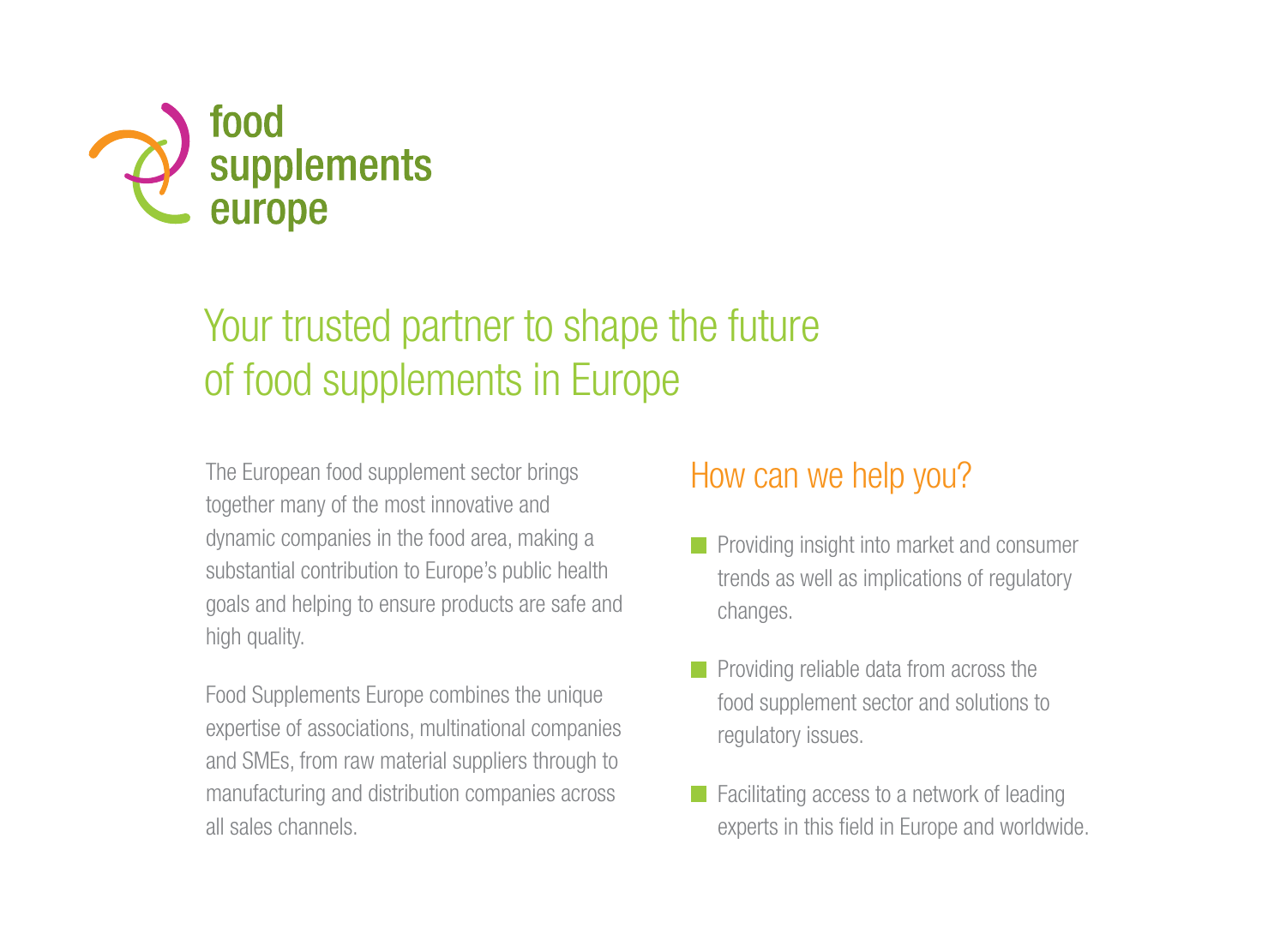### Key dates

- Agreement to harmonise food supplements by Member States. 1989
- Directive 2002/46/EC establishes harmonised rules for the labelling of food supplements and introduces specific rules on vitamins and minerals. 2002
- The global body Codex agrees Guidelines for vitamin and mineral food supplements CAC/ GL 55-2005 which establish that the setting of maximum levels of vitamins and minerals should be based on safety. 2005
- Commission report COM (2008) 824 concludes that it is not opportune to lay down specific rules for the use of substances other than vitamins and minerals in food supplements. 2008
- Commission Regulation (EC) No 1170/2009 defines the list of vitamins and minerals and their forms that may be used in the manufacture of food supplements. 2009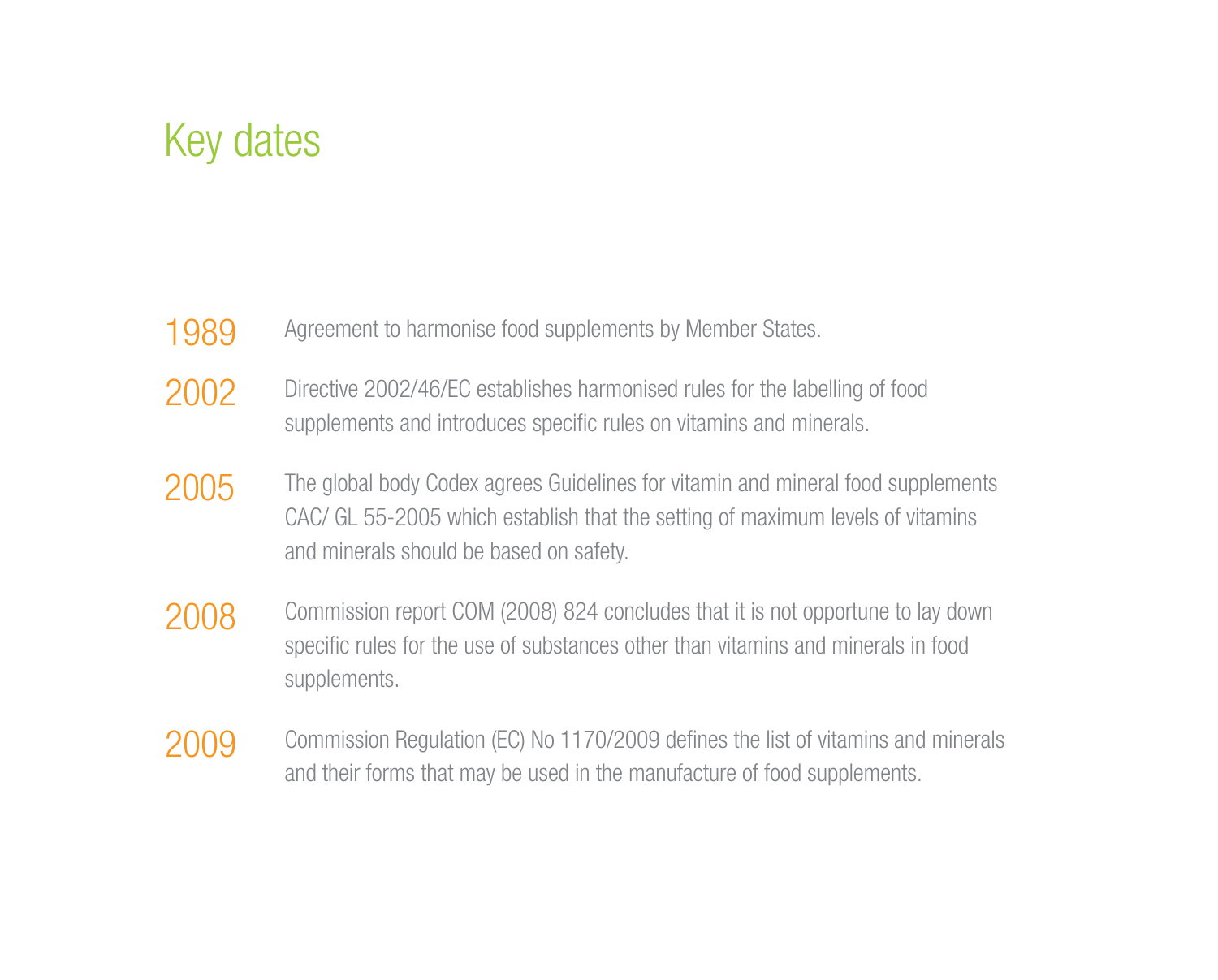# European legislation affecting food supplements



- Facts about vitamins and minerals and other components with health effects
- Risk management approach to the setting of maximum levels of vitamins and minerals in supplements for adults and for children aged 4-14 years
- Guidance on the obligation of origin labelling with regard to "primary ingredients of different origin" for food supplements
	- Guidelines for the substantiation of beauty claims for food supplements
	- The application of the nutrition & health claims regulation
- Setting of tolerances for nutrients values declared on a label
- Good manufacturing practice for manufacturers of food supplements & Self-assessment questionnaire
- Quality of botanical preparations Specific recommendations for the manufacturing of botanical preparations including extracts as food supplements & Self-assessment questionnaire
- Guidance for food business operators on the verification of the status of a new food under the new Novel Foods Regulation 2015/2283 (NFR)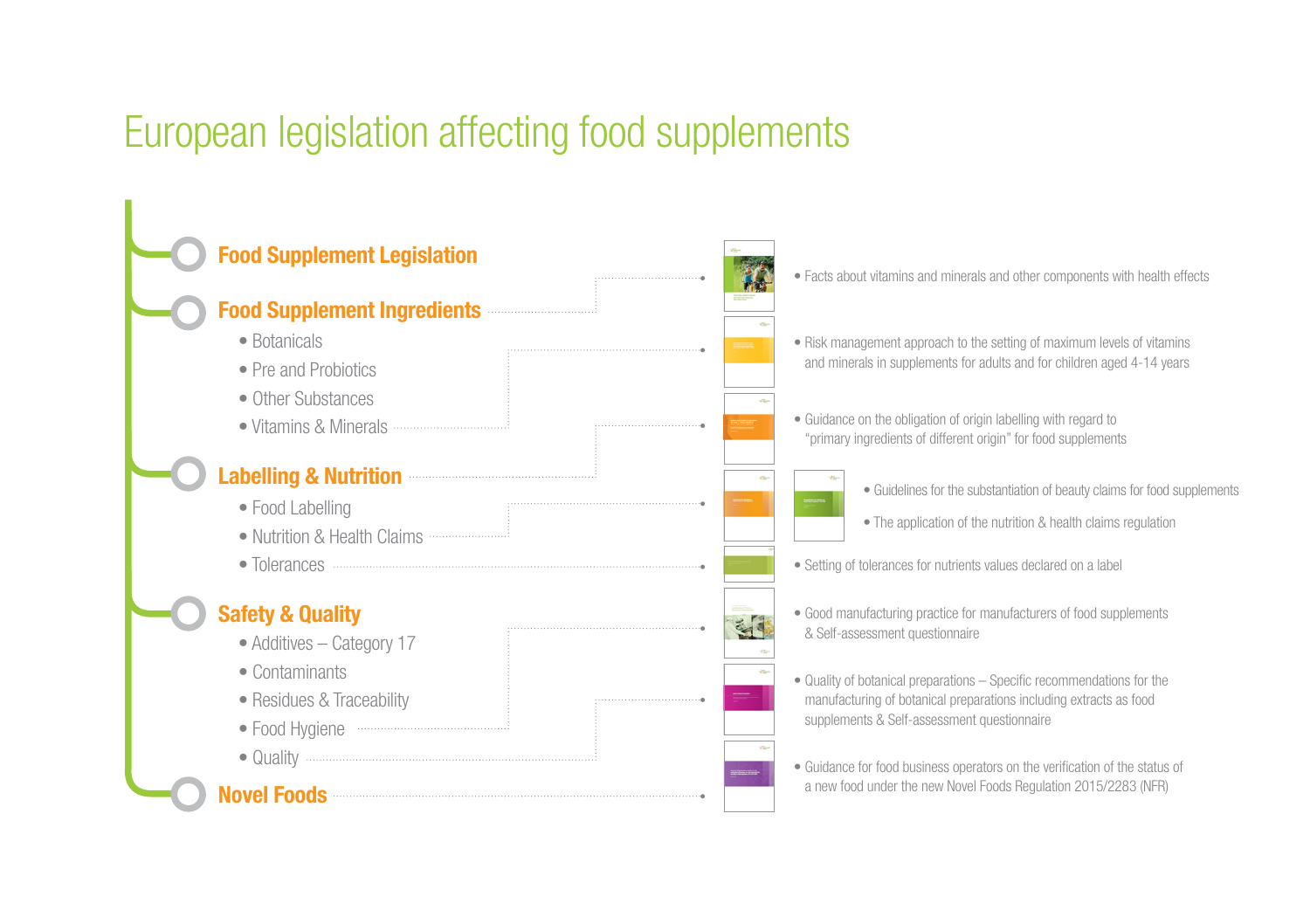### The food supplement sector



#### Food supplements: A diverse range of dosage forms

Tablets, capsules, sachets, powders, liquids, syrups, effervescent forms, gummies, chewable forms, drops, lozenges